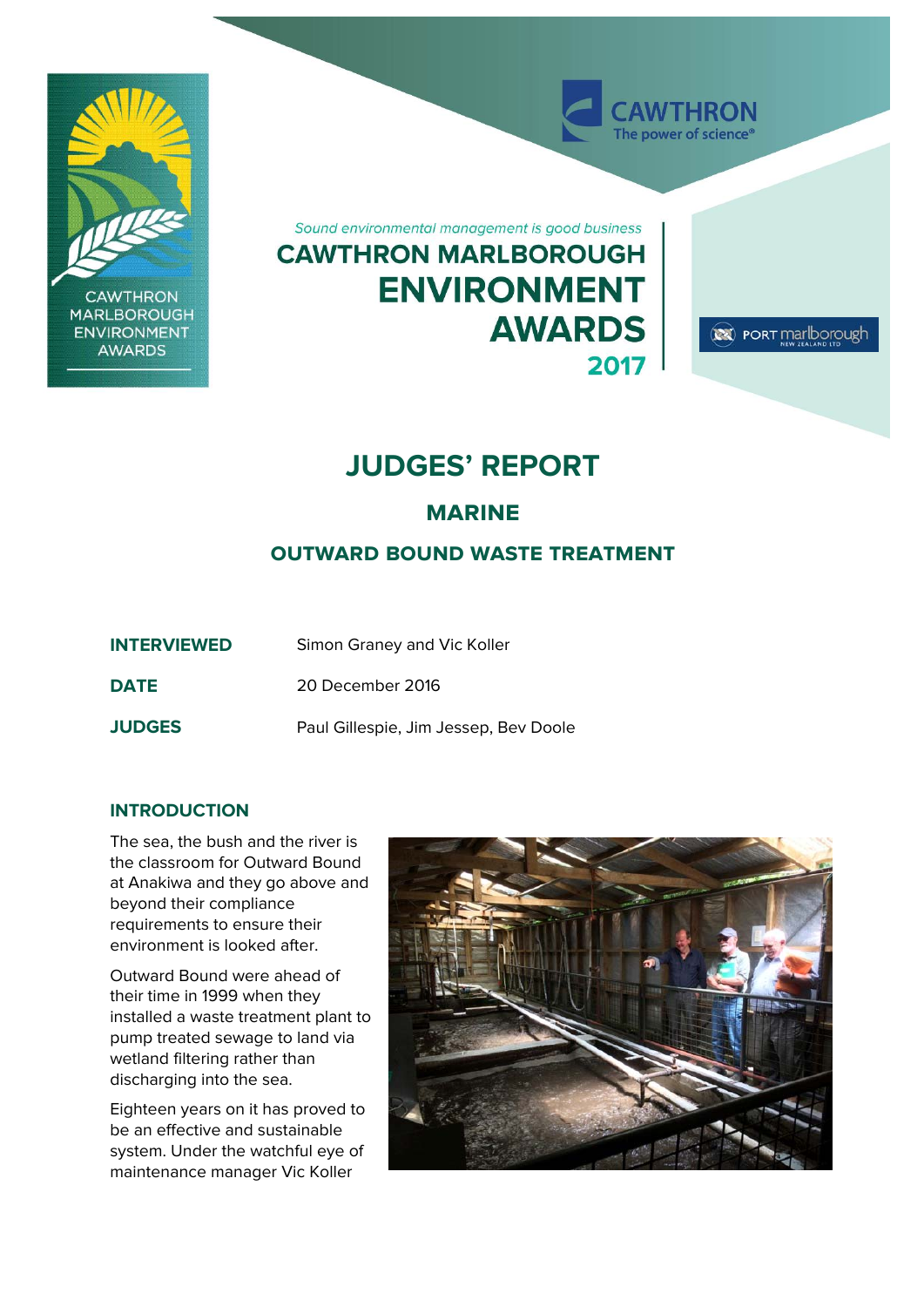DC.

there has been continual improvement to the oxygen-fed micro-organism system, nitrogen levels have fallen significantly and sewage is kept out of the sea.

Judges were also impressed at the educational value. Students are involved in dumping their own waste into the treatment process and since its installation more than 27,000 Outward Bound students, instructors and community members have learnt about the benefit to the environment of good waste treatment.

#### **GENERAL INFORMATION**

Outward Bound is at the head of the Grove Arm in the Marlborough Sounds and is run by a notfor-profit Trust.

The school offers outdoor challenges and adventures "to create better people, better communities and a better world". About 1800 people, ranging from 16-82 years old, attend each year.

Activities over the 21-day courses include sailing, kayaking and a solo night out in the bush. During these activities students collect their waste in a sealed "poo bucket" – a recycled 10L paint bucket with lid – rather than pollute the sea and land. They are responsible for emptying their buckets into the waste treatment system back at the school.

However the bulk of the sewage and wastewater comes from the school, staff housing, and neighbouring public toilets. It is put through a five-stage operation, which is based in a shed with cleaning area attached.

Stage 1: A coarse screen takes out large particles such as plastic and rubbish before the waste goes into the concrete mixing tank.

Stage 2: Oxygen is added to the mix to enable micro-organisms (the system's "workers") in the large aeration tanks to break down the waste. A work area is set up for students to empty their poo buckets, water-blast and sterilize them.

Stage 3: After aeration the waste settles and separates. Sludge is pumped back into the primary tank while the clear wastewater moves through to anaerobic treatment tanks to reduce the nitrogen loading. Since introducing this stage last year, nitrogen has dropped from 25g/m $^3$  to  $5g/m<sup>3</sup>$ , well below the 20g/m<sup>3</sup> allowed.

Stage 4: The wastewater is filtered through a pebble bed and pumped several hundred metres inland to a purpose-built wetland where reeds feed on any remaining waste.

Stage 5: UV filter and chlorine treatment are the final step before the cleaned water is discharged to nearby gravel trenches. The water quality is much improved since the days of discharging to the sea, with E.coli counts down to 0-20cfu/100ml. The safe swimming guideline is less than 550 cfu/100ml.

E.coli is an indicator bacteria of human and animal faeces in water. Excessive E.coli means the water is unsafe to drink or swim in and can cause skin and respiratory infections.

In 2000, an Outward Bound group reported skin rashes and vomiting after kayaking on the Rai River, which flows into the Pelorus Sound. Council investigations showed very high E.coli levels which were traced back to dairy cows defecating in the river.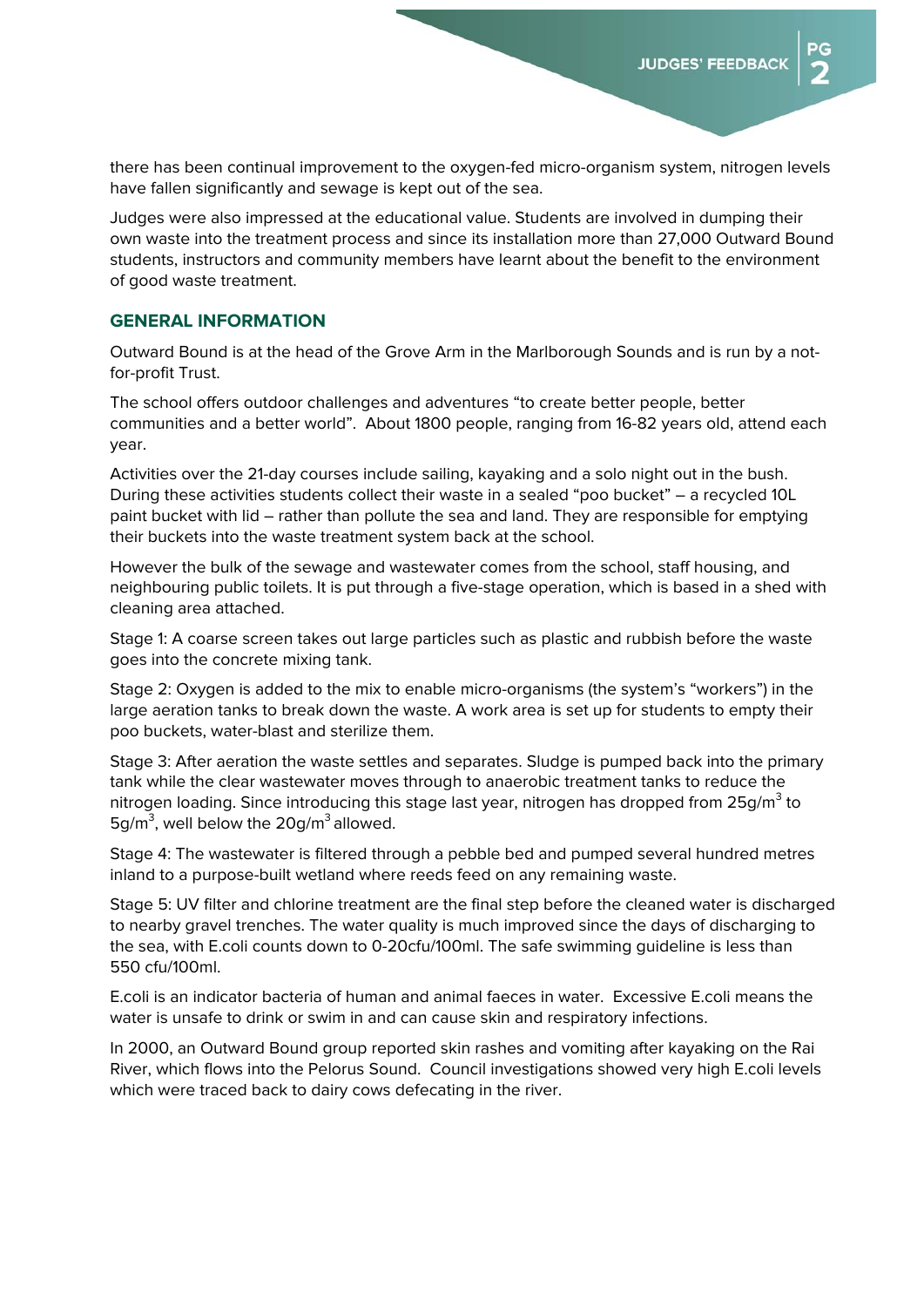Outward Bound stopped using the river because of the health risk and met with Council, farmers and Fish & Game to seek an improvement in farming practices and drop in E.coli levels. The students were involved in the monitoring, sampling throughout the day to provide data and raise awareness. Since then farmers have built cattle crossing to keep cows out of the river, fenced off streams and worked with the community, including Outward Bound students, on riparian plantings. E.coli levels and water quality in the Rai has improved and Outward Bound is kayaking there again.



Outward Bound is at the end of the Queen Charlotte Track and their wastewater system also services the Council's public toilets near the Anakiwa jetty. These facilities are under pressure as tourist numbers and track use grow. An increasing number of mountain bikers were also using the hose on the jetty to wash down their bikes, with run-off of silt and chain oil into the sea. Even though Outward Bound do not use mountain bikes Vic saw the need for a concrete pad and wash-down area to cater for the track users, and worked to have this built with the help of Council funding.

The efforts of Outward Bound to look after the water in their bay are reflected in the Council's marine monitoring results. Anakiwa has a top rating of Acceptable water quality for summer swimming and Low Risk of Illness through recreational use (based on three years of data). www.lawa.org.nz

## **PROBLEMS AND HOW THEY HAVE BEEN TACKLED**

- Maintenance of the waste treatment plant: There are a lot of people depending on the smooth running of the system. It is checked by Vic every day with the approach of anticipating issues and fixing them before they arise. A local contractor steps in if Vic is away.
- Health risk from poo buckets: There is a high risk of pathogens when dealing with human waste. A consultant was engaged to assess the risks and review processes for emptying and cleaning the poo buckets. Protective clothing, eye, mouth and face protection is worn. Buckets are cleaned over a mounted waterblaster and sterilized with Sterigene. Trade apprentices built an extension to the treatment shed to improve washing facilities and house the protective clothing.
- Potential noise nuisance to neighbours: A sound-insulated cupboard has been built for the waterblaster pump so neighbours are not disturbed.
- Rai River pollution: The decision to stop kayaking on the Rai River raised public awareness about the high E.coli contamination. Outward Bound worked with Council, farmers, and Fish and Game to monitor the issue and help improve the water quality in the river, which flows into the Havelock Estuary.